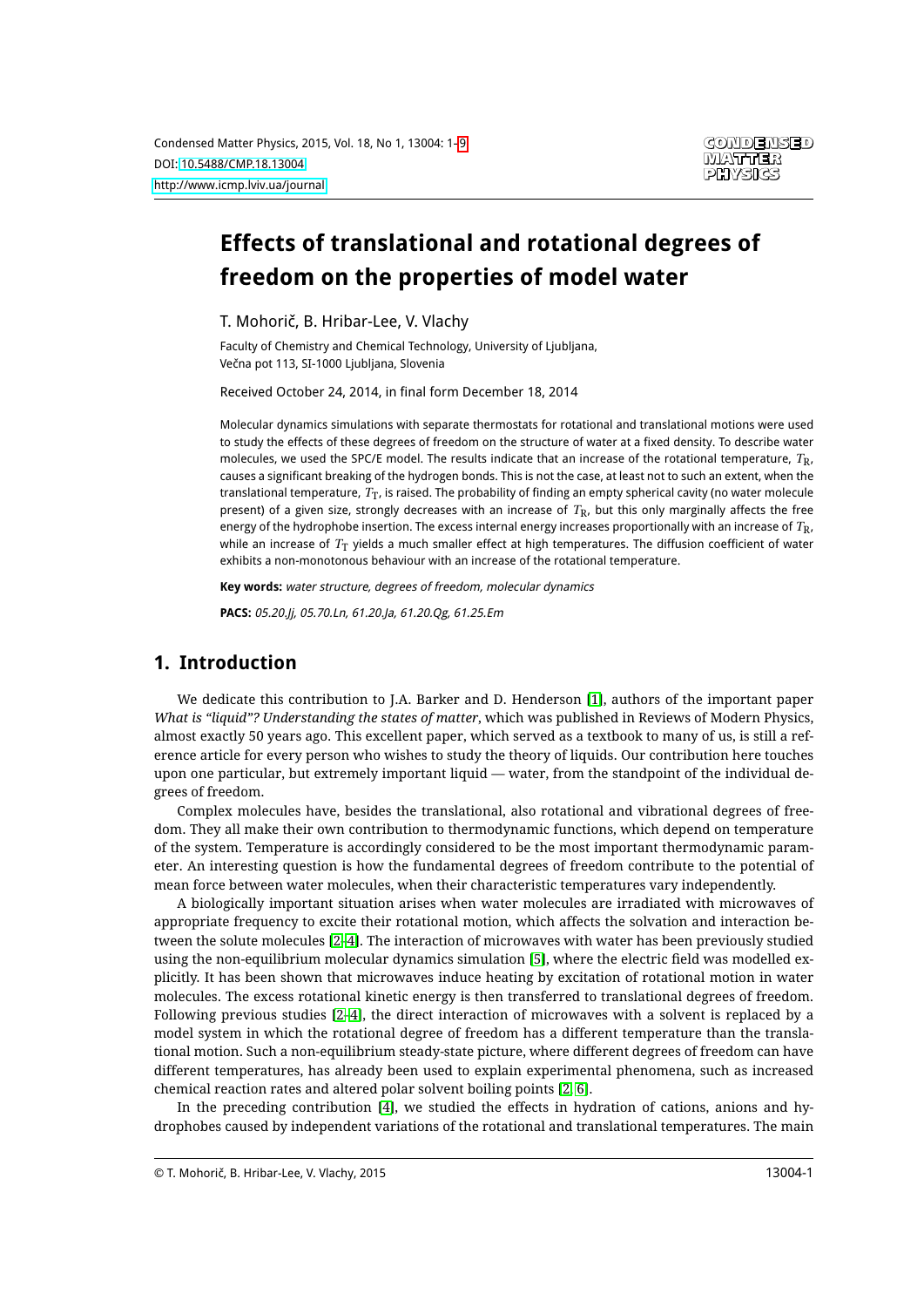conclusions were: (i) an increase of the rotational temperature affects the hydration of cations in an opposite way to anions, (ii) an increase of the translational temperature always decreases the height of the first peak in the solute–water radial distribution function; (iii) an increase of the rotational temperature yields an increase in the first peak in the solute–water radial distribution function for hydrophobes and cations; while, (iv) in contrast to this, the solvation peak decreases around ions with a sufficiently large negative charge.

The focus of the preceding work was, therefore, on solvation of various solutes and not much attention was paid to the solvent itself. With this respect, the present work complements the previous one; here, we are primarily interested in the structure of the water under such non-equilibrium conditions. In order to explore the properties of the model water, we used molecular dynamics (MD) simulations, where the rotational and translational motions were coupled to separate thermostats. We used a rigid model of water (SPC/E) [\[7\]](#page-8-6); the effect of vibrational temperature variations was found to be small [\[3\]](#page-8-7). The focus of the present study is on the structure of water as reflected in various site–site distribution functions. The probability of water molecule to form a certain number of hydrogen bonds is calculated as a function of rotational and translational temperatures. The effects of the separate  $T_R$  and  $T_T$  variations on the excess internal energy of the system and on the dynamics of water molecules is examined.

### **2. Model and simulations**

Molecular dynamics simulations were performed at a constant number of particles and volume (*N*,*V* ) with 256 SPC/E water molecules in the simulation box. As before [\[4\]](#page-8-3), the number density of water molecules was set to 1.0 g/cm $^3$ , and the time step used was 1.0 fs. Each MD simulation had at least 100 ps long MD equilibration run, while the statistics was collected during the 4900 ps long production run.

The translational motion of a single water molecule *i* was described by its center-of-mass position **r***<sup>i</sup>* , velocity  $\mathbf{v}_i$  and the force  $\mathbf{f}_i$  acting on it. Similarly, the rotational motion of a single water molecule *i* was  $c$ haracterized by its orientation (using quaternion representation)  $\mathbf{q}_i$ , angular velocity  $\bm{\omega}_i$  and torque  $\bm{\tau}_i$ . While the acceleration of the center-of-mass follows immediately from the force acting on it, the angular acceleration must be computed from Euler's equations of motion for rigid bodies. We employed the stan-dard Verlet algorithm to integrate the equations of motion [\[8\]](#page-8-8). To hold  $T_R$  and  $T_T$  fixed at their respective values, we employed a simple velocity re-scaling scheme.

### **3. Results and discussion**

#### **3.1. Radial distribution functions**

We start the presentation of numerical results with the oxygen–oxygen, *g*<sub>OO</sub>, and oxygen–hydrogen distribution functions,  $g_{OH}$ . First, in figure [1](#page-2-0) we present the  $g_{OO}$  distributions for various rotational ( $T_R$ ) and translational  $(T_T)$  temperatures of the system.

In both cases, an increase of the temperature decreases the height of the first peak of the oxygen– oxygen distribution function. However, there is a difference regarding how the position of the peak responds to the temperature variations. An increase of  $T_R$  causes the first peak to move toward larger distances. In contrast to this, the position of the first peak in  $g_{00}$  does not change upon an increase of the translational temperature,  $T_T$ . In addition, the peak becomes somewhat broader; the shape seems to reflect the fact that molecules with larger kinetic energy can easier "penetrate" into each other.

Liquid water is at ambient conditions characterized by the position of the second peak in this figure (figure [1\)](#page-2-0). The peak is located at 4.5 Å rather than at  $2\sigma_{WW} \sim 6$  Å as it is at the absence of hydrogen bonds. The position of this peak is a consequence of the hydrogen-bonding of water molecules. The shift of the second peak toward ∼ 6 Å suggests that some hydrogen bonds break upon an increase of rotational temperature. The effects of temperature variations on the hydrogen bonds in the model water are most clearly shown in figure [2.](#page-2-1) Here, the oxygen-hydrogen distribution,  $g_{OH}$ , is presented as a function of the respective temperature. The position of the first peak of  $g<sub>OH</sub>$  distribution is characteristic of a hydrogen bond. We see that the height of this peak is very sensitive to  $T_R$  and much less to the  $T_T$  variations. In both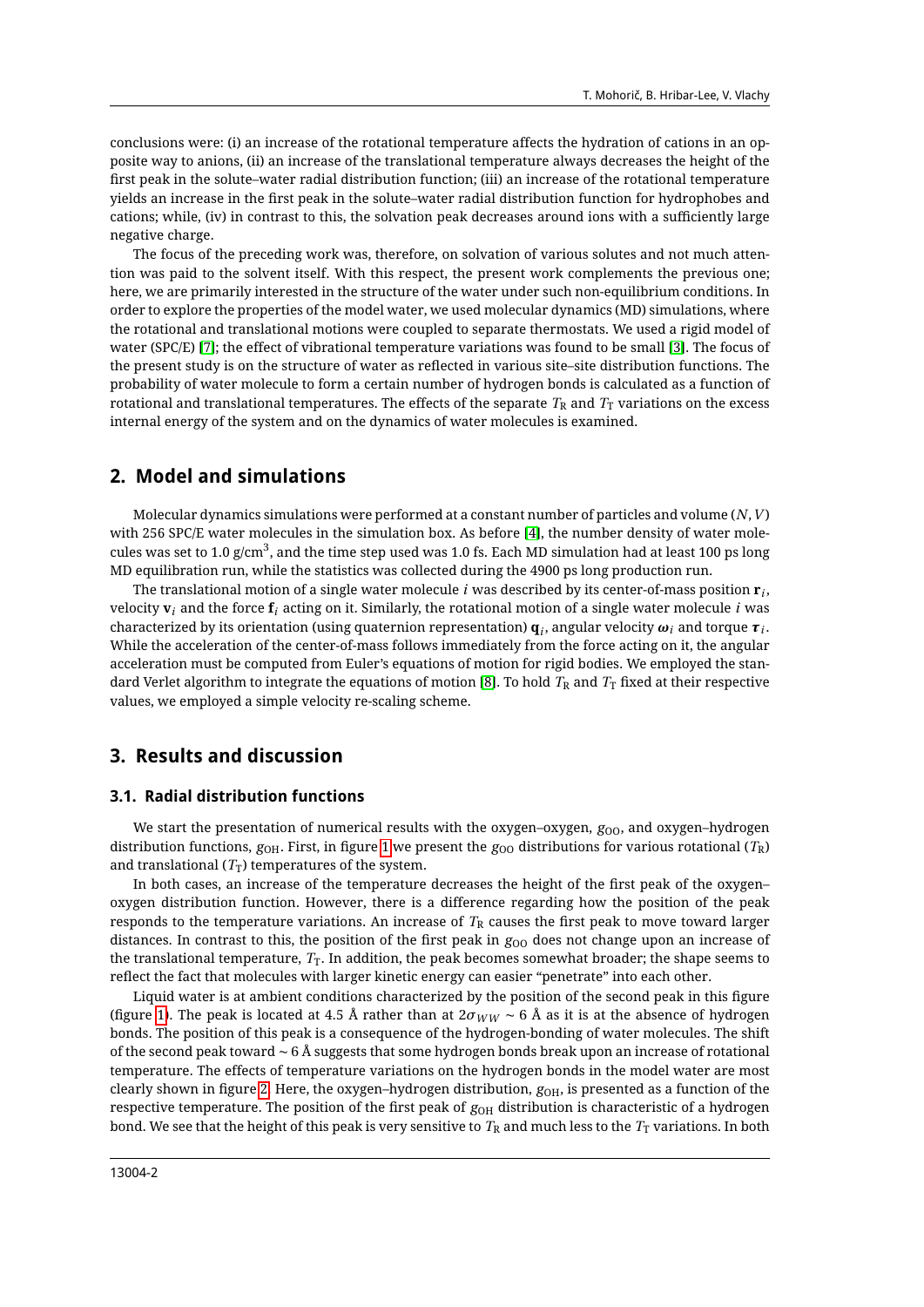<span id="page-2-0"></span>

**Figure 1.** (Color online) Oxygen–oxygen radial distribution functions ( $g_{00}$ ) for different  $T_R$  (left-hand) and *T*<sup>T</sup> (right-hand) values. Different lines correspond to different values of the relevant temperature: 300 K (solid, red), 500 K (dashed, green), 700 K (dash-dotted blue), and 900 K (dotted, magenta).

<span id="page-2-1"></span>

**Figure 2.** (Color online) Oxygen–hydrogen radial distribution functions ( $g_{OH}$ ) for different  $T_R$  (left-hand) and *T*<sub>T</sub> (right-right) values. The color code as for figure [1.](#page-2-0)

<span id="page-2-2"></span>cases, however, the peak decreases in magnitude. From this distribution, the coordination number,  $n<sub>H</sub>$ , is calculated (for the definition see caption in figure [3\)](#page-2-2). This quantity, as shown in figure [3,](#page-2-2) decreases almost linearly with  $T_R$ . On the other hand,  $n_H$  is much less sensitive to the  $T_T$  variations at higher temperatures.



**Figure 3.** (Color online) Coordination number,  $n<sub>H</sub>$ , of hydrogen atoms of the neighbouring molecules around oxygen of the central molecule (and *vice versa*) as a function of  $T_R$  (solid, red) and  $T_T$  (dashed, green).  $n_H$  is obtained as the volume integral of  $g_{OH}$  up to the first minimum (at 2.4 Å).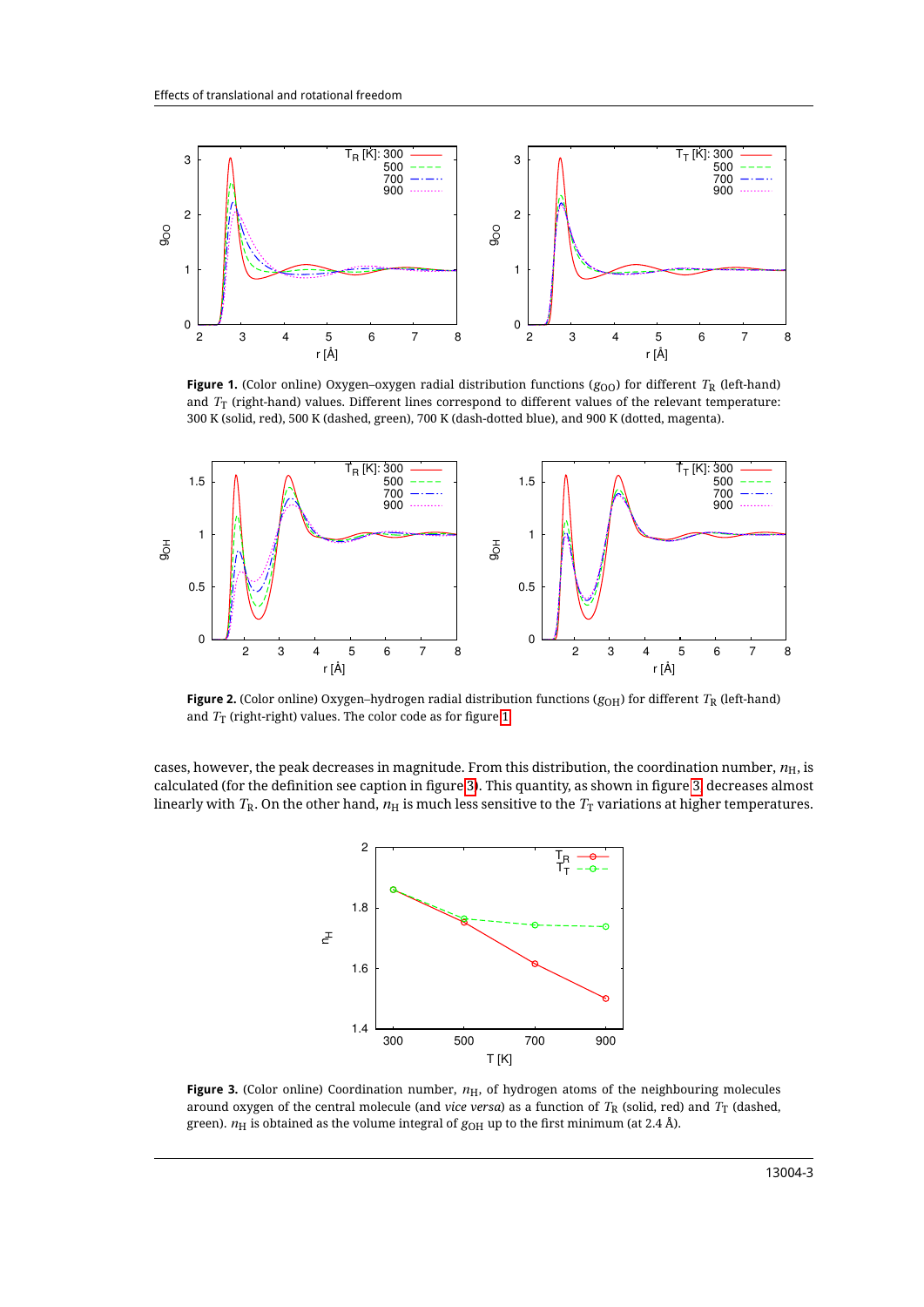<span id="page-3-0"></span>

Figure 4. (Color online) Probability for a water molecule to form  $N_{\rm HB}$  hydrogen bonds,  $P(N_{\rm HB})$ , at different *T*<sup>R</sup> (left-hand panel) and *T*<sup>T</sup> (right-hand panel). We count two water molecules as hydrogen-bonded if (i) the angle between the OH arm of one molecule and the O–O vector is less than <sup>30</sup>◦ , and (ii) if the O–O distance is less than 3.3 Å (position of the first minimum in  $g_{\Omega}$ ). The color code as for figure [1.](#page-2-0)

In figure [4,](#page-3-0) we show the probability  $P(N_{\rm HB})$  that a water molecule forms  $N_{\rm HB}$  hydrogen bonds. Up to 500 K, the probability distribution,  $P(N_{\text{HB}})$ , is practically the same for the  $T_R$  and  $T_T$  dependence. Above  $T_{\rm R}$ =500 K, the peak of this distribution is gradually shifted toward smaller  $N_{\rm HB}$  values and there is an appreciable probability for only one hydrogen bond. The situation is different for an increase of  $T_\mathrm{T}$ where the *P*(*N*<sub>HB</sub>) distribution does not change much upon an increase of the translational temperature above  $T_T$ =500 K.

All the evidence gathered so far suggests that hydrogen-bonding is more sensitive to  $T_R$ , than to  $T_T$ variations. The reason for this has been discussed in reference [\[3\]](#page-8-7) (page 024108-6). The formation of a hydrogen bond requires two water molecules to meet at an appropriate distance and a correct orientation. It is easy to understand that every increase in  $T_R$  (faster rotation) will make favorable orientations less probable. At conditions of high *T*R, the model molecules will behave as independent rotators with the hydrogen bond interaction energy approaching zero.

The mechanism causing two molecules of water to lose the correlation upon the  $T<sub>T</sub>$  increase is different. In the latter case, the molecules should separate for a certain distance from each other, which is not that easy because each molecule is caged by the others. By increasing  $T_T$ , having in mind that we perform simulations at a constant water density, we do not approach the ideal gas behaviour, even at high temperatures (*T*<sub>T</sub>=900 K) the system is under the effect of strong repulsive interaction. An initial increase of  $T_T$  (up to  $T_T$  = 500 K) indicates that some hydrogen bonds are broken and the radial order is disrupted to a certain extent.

A more detailed information on the water structure can be obtained if the radial distribution function,  $g_{00}$ , is divided into the separate contributions of the neighboring molecules coordinated on the chosen molecule. In our notation,  $g_i$  is the contribution of the *i*-th neighbor to the total pair distribution function. These results are shown in figure [5,](#page-4-0) where the left-hand panels belong to different rotational and the right-hand panels belong to different translational temperatures. In case of  $T_R$  increase, we observe the shifts of the peaks toward larger distances. This applies to all four nearest neighbors. At this density water molecules are closely packed; while  $\sigma_{WW}$  for this (SPC/E) model is 3.169 Å, the position of the first peak is actually at around 2.7 Å. Rising the  $T_R$  causes for this distance to increase, and the molecules distribute at larger average distances. In contrast to this, an increase of the  $T<sub>T</sub>$  does not significantly change the position of the first peak. This is yet another consequence of the fact that faster rotation (increase in *T*R) disrupts the hydrogen bond network more efficiently than an increase in  $T_T$ .

An interesting question, related to the changes of peak positions of various  $g_i$ 's upon  $T_\mathrm{R}$  increase, has been posed by an anonymous reviewer. Figure [5](#page-4-0) indicates that the position of the first peak, *g*1, is less affected than the positions of more distant peaks, such as *g*<sup>3</sup> and *g*4. Why? Considering that *g*<sup>3</sup> measures the contribution of the third neighbour to the oxygen–oxygen distribution function, we may conclude that correlation between the central molecule and the third shell molecules is significantly suppressed.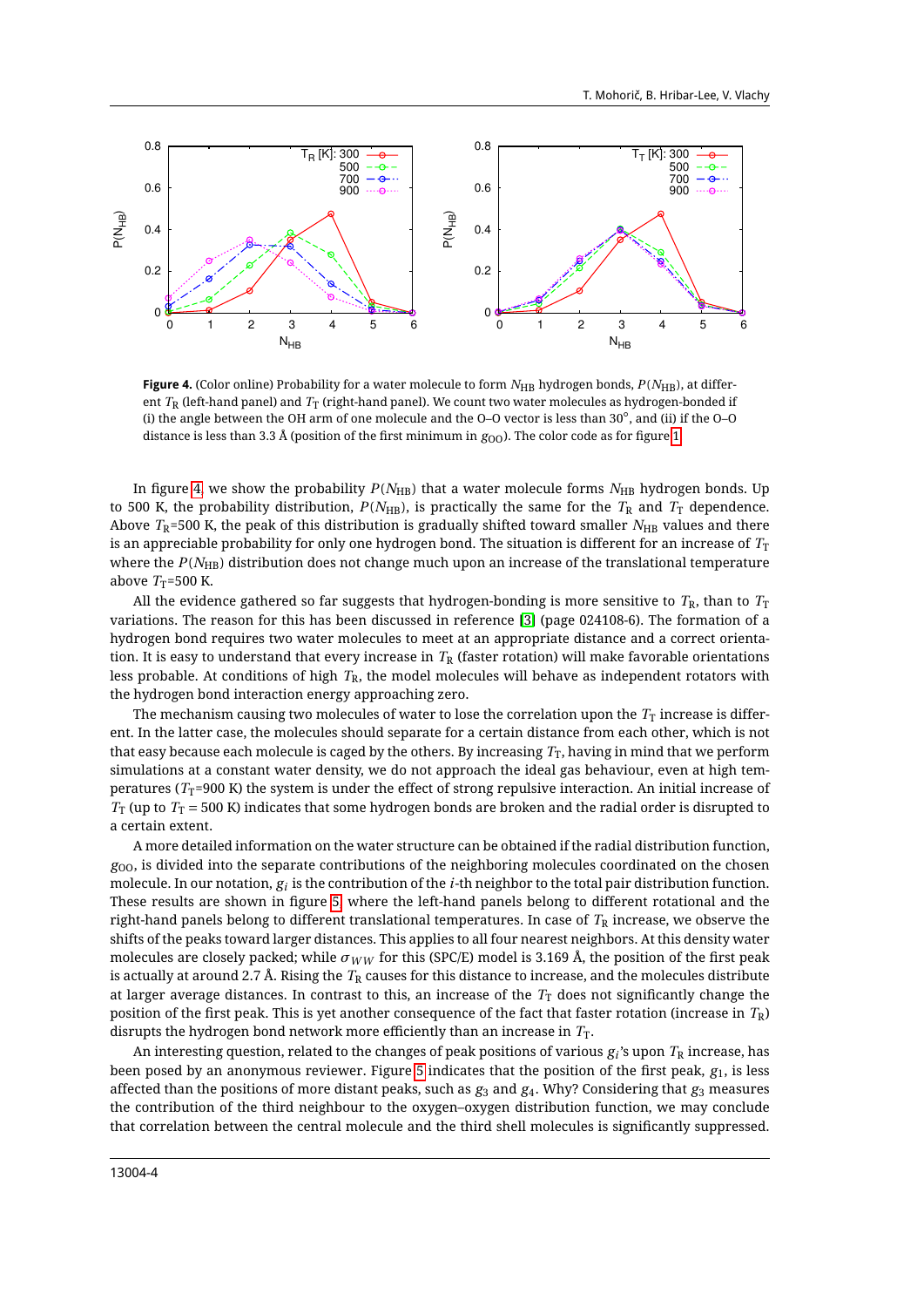<span id="page-4-0"></span>

**Figure 5.** (Color online) Oxygen–oxygen radial distribution function for the first four neighbours of the water molecule (from top to the bottom  $g_1$  to  $g_4$ ) at different  $T_R$  (left-hand panels) and  $T_T$  (right-hand panels). The color code as for figure [1.](#page-2-0)

In other words, the effect of the central molecule does not propagate that far in the bulk as for  $T_R = T_T$ 300 K. This is clearly shown in figure [1;](#page-2-0) the structure of the solution as measured by oxygen–oxygen pair distribution function,  $g_{00}$ , becomes more uniform upon an increase of either  $T_R$  or  $T_T$ . Furthermore, oscillations are not just smaller at elevated temperature, they are also "out of phase".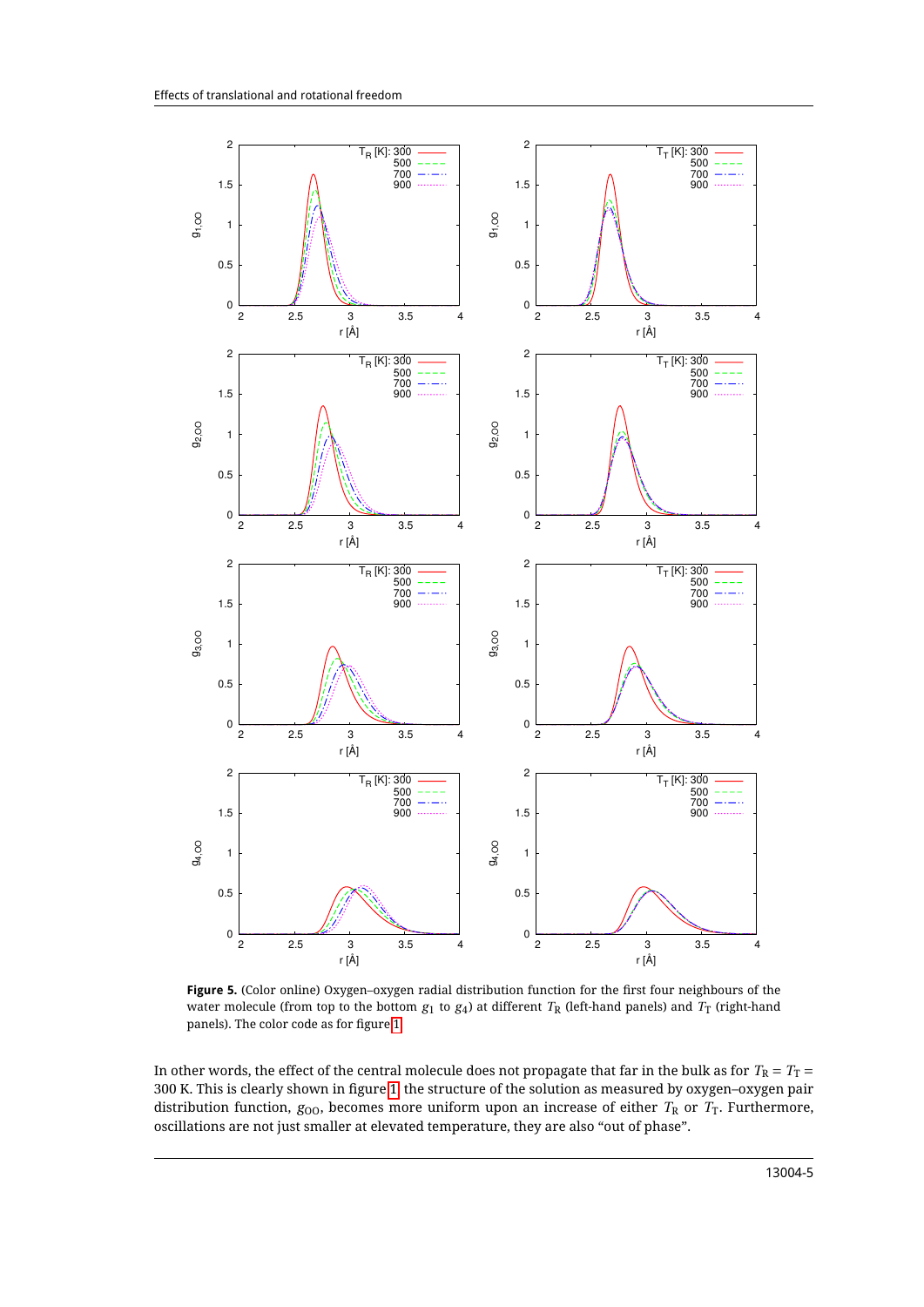#### **3.2. Probability of observing an empty cavity of a size of water**

The simulations presented in this paper are performed for a constant number of particles in a given volume. An important information on a liquid system is associated with the density fluctuations. In this subsection we studied the probability distribution *P*(*N*) for observing exactly *N* water molecules (actually their centers of gravity) in a spherical volume having diameter 3 Å. This probability distribution is approximately Gaussian [\[9\]](#page-8-9) for small (molecular size) volumes. The width of the distribution reflects compressibility of the liquid: a wider distribution means a somewhat higher compressibility. Our simulations indicate that  $P(N)$  curves change only marginally upon an increase of  $T_R$  and  $T_T$ . A notable exception is the  $P(0)$  value  $-$  i.e., the probability of observing an empty spherical cavity. Accordingly, only the dependencies of  $P(0)$  on  $T_R$  and  $T_T$  are shown in figure [6.](#page-5-0) An increase of  $T_R$  from 300 to 900 K causes a decrease for about one order of magnitude for *P*(0) (note the natural logarithm plotted on *y*-axis in figure [6\)](#page-5-0). The density fluctuations are suppressed due to a decreased number of hydrogen bonds. On the other hand, the variations of  $T<sub>T</sub>$  have little effect on  $P(0)$ .

<span id="page-5-0"></span>

**Figure 6.** (Color online) Logarithm of probability *P*(0) of observing an empty spherical cavity of diameter 3 Å in the model water as a function of  $T_R$  (solid, red) and  $T_T$  (dashed, green).

Complementary to these calculations, we also performed the thermodynamic integration to simulate the free energy of a hydrophobe insertion, ∆*F*ins, into the model water (see figure [7\)](#page-6-0). Hydrophobe was represented by the Lennard-Jones particle with the well depth equal to that of the model water molecule and *σSS* = 3 Å. Lorentz-Berthelot mixing rule was used for cross interaction parameters. Under conditions where the hydrophobe–water coupling is weak, we expect for the  $\Delta F_{\text{ins}}$  to have qualitatively the same features as the same quantity for the hard-sphere solute.

While the  $P(0)$  values decrease with an increase of  $T<sub>R</sub>$ , the insertion free energy is only slightly affected under such conditions. On the other hand,  $T_T$ , which has virtually no effect on the  $P(N)$  distribution (see figure [6\)](#page-5-0), has a relatively large effect on the ∆*F*ins. In both cases, the free energy for the particle insertion, ∆*F*ins, increases; it becomes increasingly more difficult to add a hydrophobe to the system.

Here, we offer a qualitative explanation for this result. The insertion free energy of the hard-sphere solute is related to the probability of observing an empty spherical cavity,  $P(0)$ , in solvent [\[9\]](#page-8-9) (as usual  $k_B$ is the Boltzmann constant):

<span id="page-5-1"></span>
$$
\Delta F_{\text{ins}} = -k_{\text{B}} T \ln P(0). \tag{3.1}
$$

As the solute–water interaction depends only on the positions of water molecules (and not on their orientations) and since equation [\(3.1\)](#page-5-1) applies to *any* solvent (not necessarily possessing rotational degrees of freedom), we might expect that temperature in equation [\(3.1\)](#page-5-1) refers to the translational temperature. While the  $P(0)$  values vary substantially with  $T_R$ , the  $\ln P(0)$  only increases for about 20 % in magnitude, which is close to the relative change of ∆*F*ins with *T*R. Much stronger increase of ∆*F*ins is observed upon the rise of  $T_T$  and it may be attributed to an increase of the pre-factor  $k_B T$ .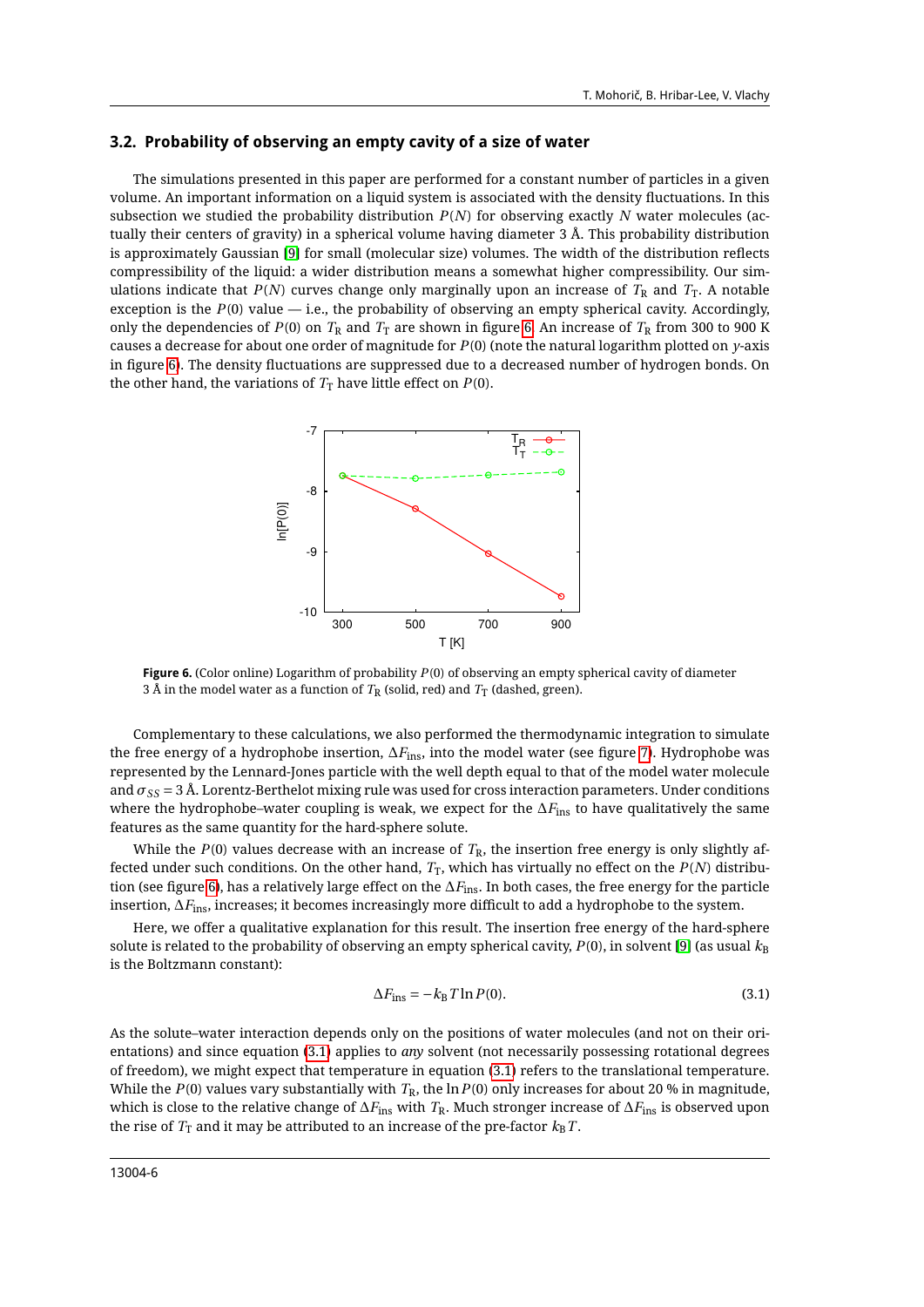<span id="page-6-0"></span>

**Figure 7.** (Color online) Free energy of the hydrophobe insertion as a function of  $T_R$  (solid, red) or  $T_T$ (dashed, green).

#### **3.3. Excess internal energy**

It is of interest to examine the variations of the excess internal energy (*E*ex) per mol of water molecules as functions of  $T_R$  or  $T_T$  (figure [8\)](#page-6-1). We can see that elevation of  $T_R$  causes an almost linear increase of  $E_{ex}$ , while the same quantity changes less and less if  $T<sub>T</sub>$  is increased. The reason for such a behaviour lies, as explained before, in different effects of the two degrees of freedom to hydrogen bonding. These graphs also provide some insights into the  $T_R$  and  $T_T$  effects on the excess heat capacities (at constant *N* and *V*),  $C_{v,r}^{\text{ex}}$  and  $C_{v,t}^{\text{ex}}$ . As we see, the rotational contribution (derivative of the upper curve) is temperature independent, while for the translational contribution (derivative of the lower curve) the excess heat capacity goes to zero for high  $T<sub>T</sub>$  values.

#### **3.4. Dynamics of model water molecule upon an increase of**  $T_R$  **and**  $T_T$

How the different degrees of freedom affect the dynamics of water molecules? We can see the answer in figure [9,](#page-7-0) showing the effect of  $T_R$  and  $T_T$  on the (self) diffusion coefficient of a model water molecule.

<span id="page-6-1"></span>At first, an increase of  $T_R$  causes a faster diffusion, which can be attributed to the breaking of hydrogen bonds. As the water molecules are more weakly bound, they tend to diffuse faster. However, an increase of  $T_R$  also means a decrease of  $P(0)$ . Therefore, a random walk should proceed in smaller steps, causing the diffusion to slow down. This effect seems to dominate at the highest  $T_R$  studied here. On the other hand, increasing  $T_T$ , as expected, causes a monotonous increase of the diffusion coefficient in this temperature interval.



**Figure 8.** (Color online) The excess internal energy per mol ( $E_{ex}$ ) as a function of  $T_R$  (solid, red) and  $T_T$ (dashed, green).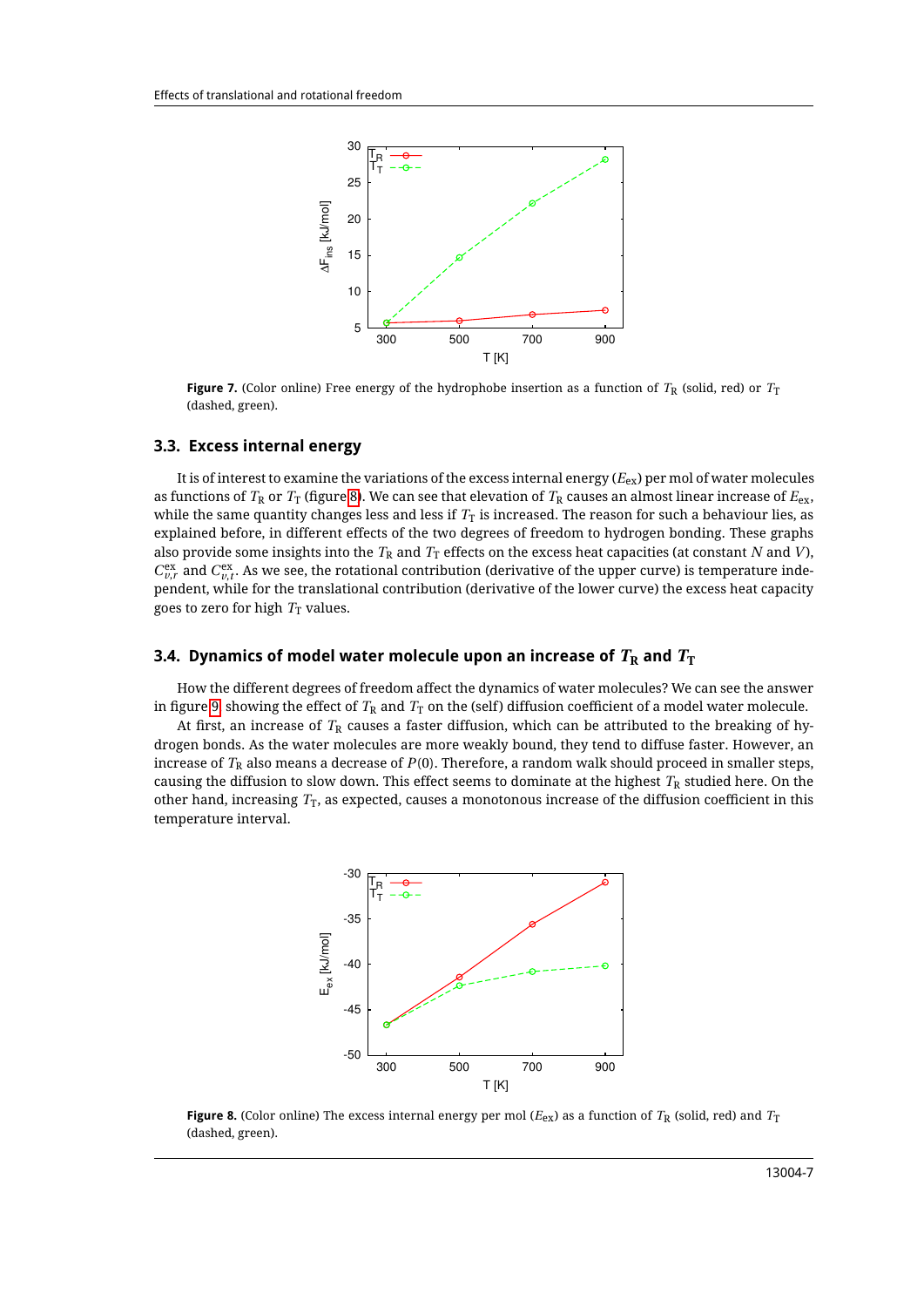<span id="page-7-0"></span>

**Figure 9.** (Color online) Diffusion coefficient as a function of  $T_R$  (solid, red) or  $T_T$  (dashed, green). Note the logarithmic scale on *y*-axis.

### **4. Conclusions**

It is well known that microwaves induce heating by excitation of rotational motion in water molecules and that the rotational kinetic energy is then transferred to the translational degrees of freedom. The microwave irradiation is important in biology: there are reports that microwaves enhance the folding and unfolding kinetics of globular proteins [\[10](#page-8-10)[–12\]](#page-8-11), as well as protein aggregation [\[13\]](#page-8-12).

The effect of microwaves on the properties of liquids and solutions can be studied by non-equilibrium molecular dynamics simulations [\[5\]](#page-8-4). In such studies, the electric field is modelled explicitly. Following the ideas, proposed in references [\[2,](#page-8-2) [3\]](#page-8-7), we perform calculations in which the rotational degree of freedom has the temperature different from the translational one. In a previous paper [\[4\]](#page-8-3), we examined the effect of such non-equilibrium conditions on the solvation of simple solutes. In the present contribution, we studied the properties of a model water under non-equilibrium conditions where the translational and rotational temperatures vary independently. The main conclusions of this work are: (i) an increase of the rotational temperature causes the first peak of  $g_{00}$  to move toward larger distances, while its position remains unchanged upon  $T<sub>T</sub>$  increase. (ii) The height of the first peak in the hydrogen–oxygen distribution function is much more sensitive on the  $T_R$  than on the  $T_T$  variations. (iii) At high rotational temperatures, the number of hydrogen bonds may drop as low as to one. (iv) Free energy of the hydrophobe insertion does only marginally depend on the rotational temperature. (v) Water diffusion coefficient measured via the mean square displacement is, in contrast to the  $T<sub>T</sub>$  dependence, a non-monotonous function of the rotational temperature. These and other effects observed upon varying the rotational temperature may significantly affect the properties of water as solvent, which has to a certain degree been examined in reference [\[4\]](#page-8-3). The work exploring such effects on polymer and polyelectrolyte conformations in aqueous solution is currently underway — preliminary results clearly point toward a high probability of polymer collapse in cases of rotational heating.

In the end, we shall conclude that, despite important developments following reference [\[1\]](#page-8-1), there is still ample room for improvements in theory and simulation of liquids, of which, water is by far most important.

### **Acknowledgements**

This study was supported by the Slovenian Research Agency fund (ARRS) through the Program 0103– 0201, Project J1–4148, GM063592 grant of NIH U.S.A., and the Young Researchers Program (T. M.) of Republic of Slovenia.